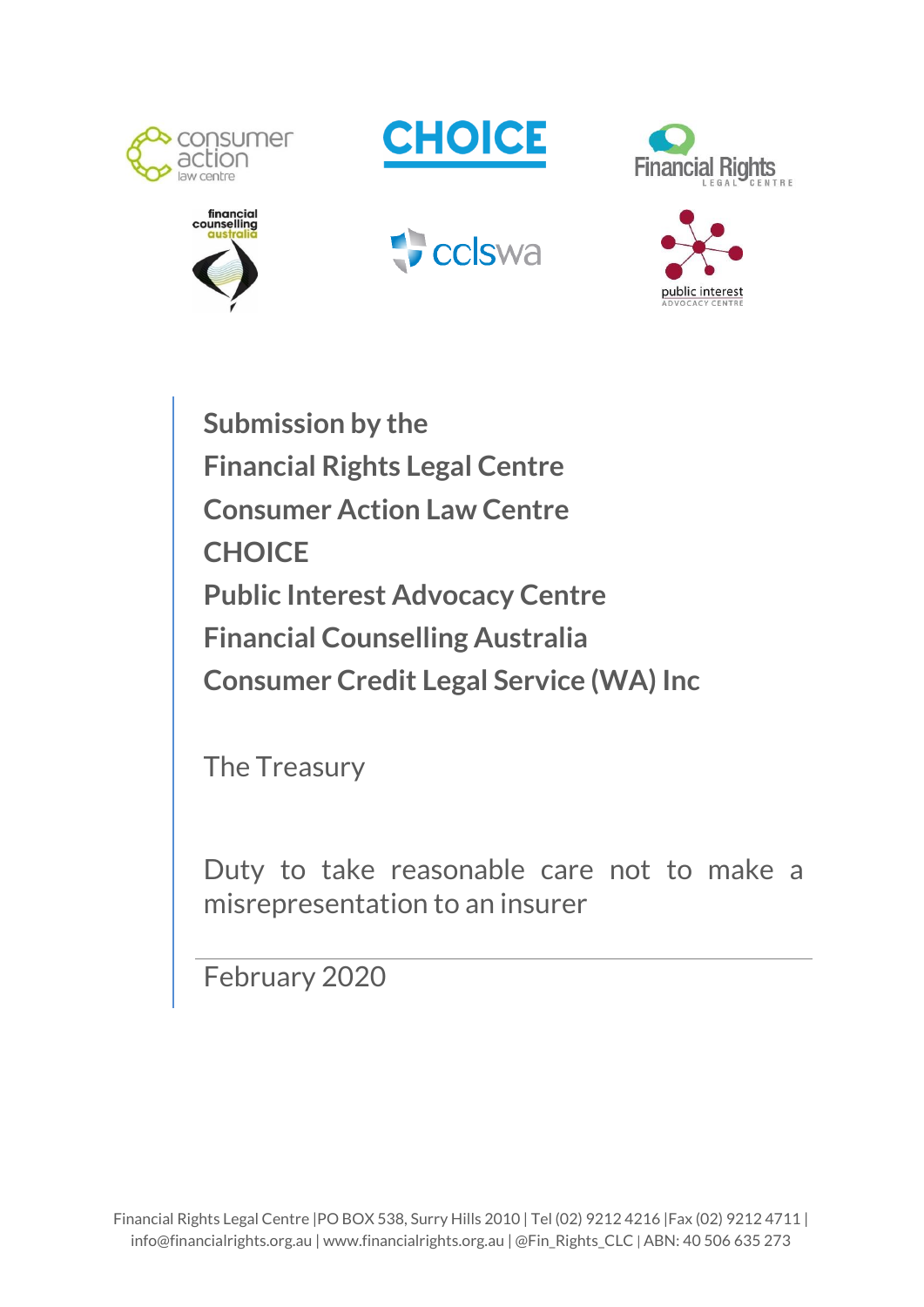#### **About the Financial Rights Legal Centre**

The Financial Rights Legal Centre is a community legal centre that specialises in helping consumers understand and enforce their financial rights, especially low income and otherwise marginalised or vulnerable consumers. We provide free and independent financial counselling, legal advice and representation to individuals about a broad range of financial issues. Financial Rights operates the National Debt Helpline, which helps NSW consumers experiencing financial difficulties. We also operate the Insurance Law Service which provides advice nationally to consumers about insurance claims and debts to insurance companies, and the Mob Strong Debt Help services which assist Aboriginal and Torres Strait Islander Peoples with credit, debt and insurance matters. Financial Rights took over 22,000 calls for advice or assistance during the 2018/2019 financial year.

#### **About the Consumer Action Law Centre**

Consumer Action is an independent, not-for profit consumer organisation with deep expertise in consumer and consumer credit laws, policy and direct knowledge of people's experience of modern markets. We work for a just marketplace, where people have power and business plays fair. We make life easier for people experiencing vulnerability and disadvantage in Australia, through financial counselling, legal advice, legal representation, policy work and campaigns. Based in Melbourne, our direct services assist Victorians and our advocacy supports a just market place for all Australians.

#### **About CHOICE**

Set up by consumers for consumers, CHOICE is the consumer advocate that provides Australians with information and advice, free from commercial bias. CHOICE fights to hold industry and government accountable and achieve real change on the issues that matter most.

#### **About the Public Interest Advocacy Centre**

The Public Interest Advocacy Centre (PIAC) is an independent, non-profit legal centre based in Sydney. Established in 1982, PIAC tackles barriers to justice and fairness experienced by people who are vulnerable or facing disadvantage. We ensure basic rights are enjoyed across the community through legal assistance and strategic litigation, public policy development, communication and training.

#### **About Financial Counselling Australia**

Financial Counselling Australia is the peak body for financial counsellors. Financial counsellors assist people experiencing financial difficulty by providing information, support and advocacy. Working in notfor-profit community organisations, financial counselling services are free, independent and confidential

#### **About Consumer Credit Legal Service (WA) Inc**

Consumer Credit Legal Service (WA) Inc. (CCLSWA) is a not-for-profit charitable organisation which provides legal advice and representation to consumers in WA in the areas of credit, banking and finance, and consumer law. CCLSWA also takes an active role in community legal education, law reform and policy issues affecting consumers.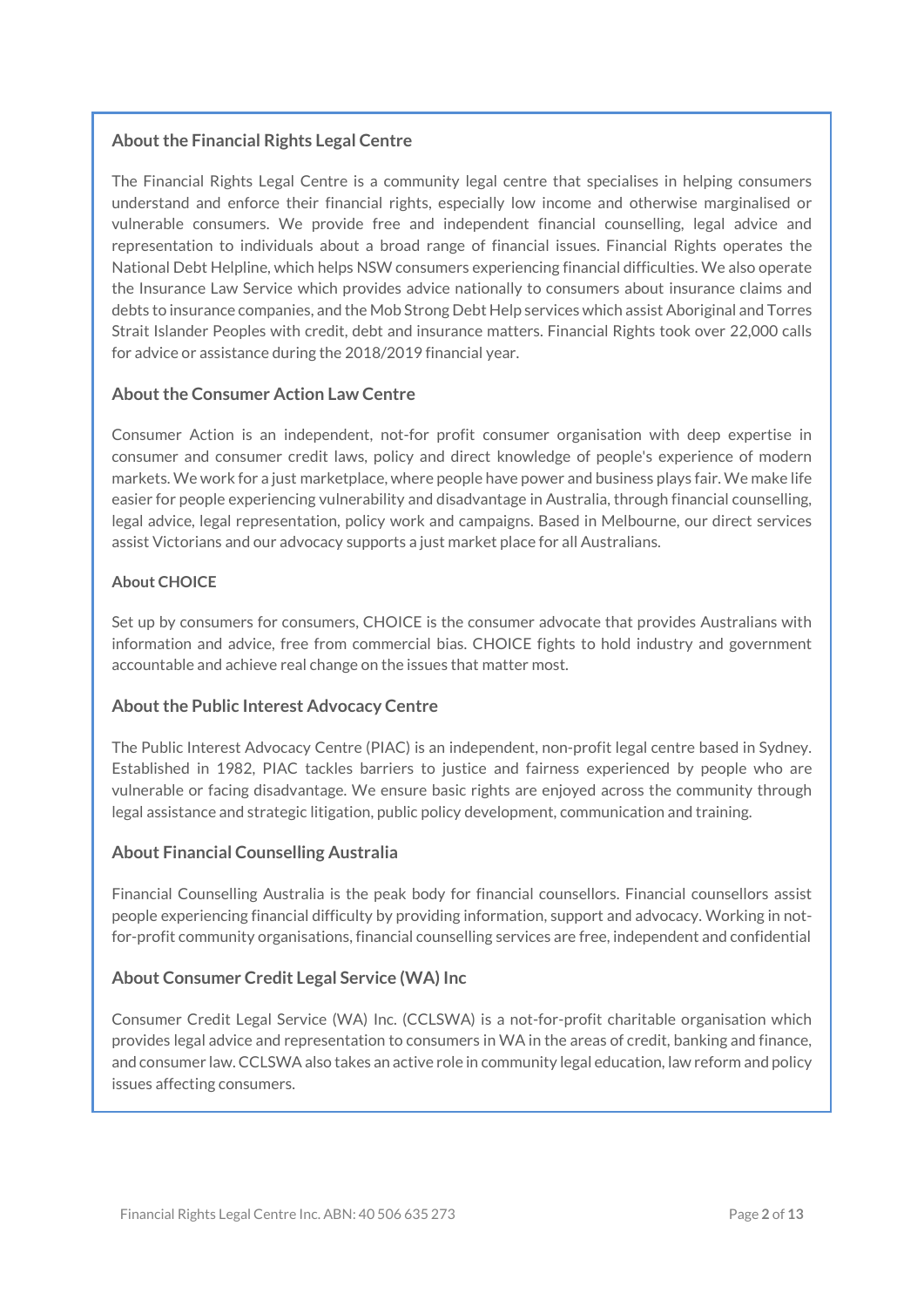# **Introduction**

Thank you for the opportunity to comment on the Treasury's exposure draft legislation and materials re: Duty to take reasonable care not to make a misrepresentation to an insurer – implementing recommendation 4.5 of the Banking, Superannuation & Financial Services Royal Commission, including:

- Exposure Draft— Financial Sector Reform (Hayne Royal Commission Response— Protecting Consumers (2020 Measures)) Bill 2020: FSRC rec 4.5 (duty of disclosure to insurer) (**ED**);
- Financial Sector Reform (Hayne Royal Commission Response—Protecting Consumers (2020 Measures)) Regulations 2020: FSRC rec 4.5 (duty of disclosure to insurer) (**ER**)
- Exposure Draft Explanatory Materials (**EM**);
- Exposure Draft Explanatory Statement (**ES**).

This is a joint consumer submission from:

- the Financial Rights Legal Centre (**Financial Rights**);
- Consumer Action Law Centre (**Consumer Action**),
- CHOICE:
- the Public Interest Advocacy Centre (**PIAC**);
- Financial Counselling Australia (**FCA**); and
- Consumer Credit Legal Service (WA) Inc (**CLSWA**)

Our organisations have made comprehensive contributions to the Financial Services Royal Commission that led to an examination of the duty of disclosure.

We strongly support the introduction of a new duty to not make a a misrepresentation to an insurer. We do so for the following key reasons:

### *1. Evidence of poor consumer outcomes*

The Royal Commission uncovered evidence of consumer harm arising out of the current formulation of section 29(3) of the *Insurance Contracts Act 1984* (*IC Act***)** – most notably in the TAL case study.

#### *2. A greater onusis placed on the insurerthan the consumer underthe duty to notmisrepresent*

A duty to not misrepresent information moves the onus away from the consumer being required to disclose information, and onto the insurer. The insurer is now required to elicit the specific information that it needs, in order to assess whether it will insure a specific risk, and at what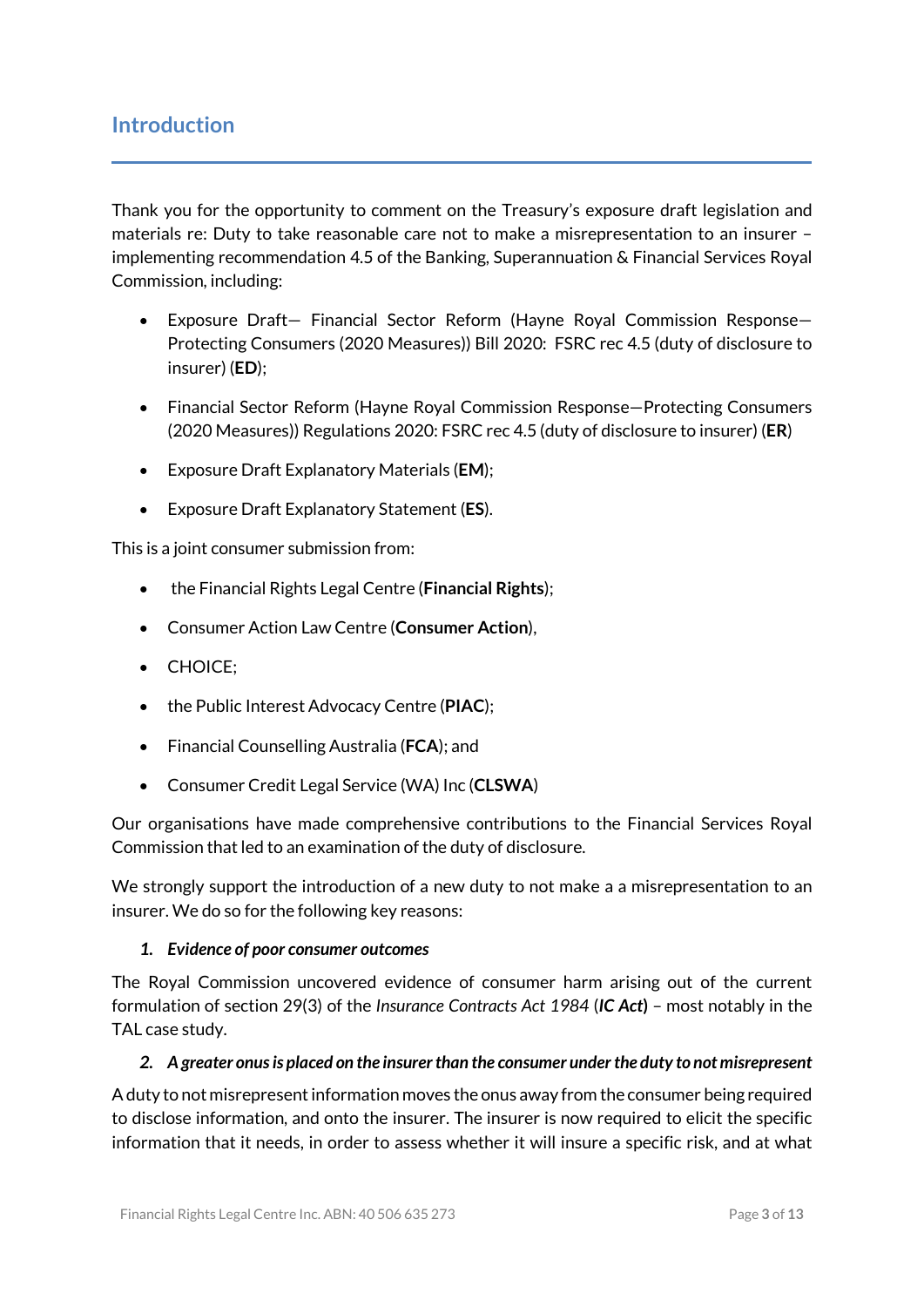price. The consumer does not have to "surmise or guess what information might be important" when answering a question the insurer asks. Instead, they are simply required to have acted in a reasonably careful manner.

## **3.** *A determination of reasonable care is based on all relevant circumstances including a focus on insurer'sformulation of the questions asked*

An emphasis is placed on the insurer's formulation of the questions and explanatory material in inducing the consumer's compliance with their duty to take reasonable care. This emphasis is currently absent under the Australian duty of disclosure at section 21A. The clearer and more directed the questions under the new duty, the greater the likelihood that an insurer could demonstrate failure by an insured. This is in contrast to the current emphasis on whether the insured person should have reasonably been expected to have disclosed an answer to a specific question. We therefore support the section 20B as formulated to ensure that the insurer's formulation of questions being asked is taking into consideration.

## **4.** *The current duty of disclosure in retail insurance products is complex and built on a set of exceptions and qualifications*

Introducing a duty to not misrepresent is a clearer, more consumer-friendly principle upon which a simpler set of laws can be established. It is also in line with Royal Commission recommendations 7.3 and 7.4.

### **Summary of recommendations**

We make the following minor recommendations:

- The EM should refer to the new Design and Distribution Obligations and its role in requiring firms to make a "target market determination" for the purposes of considering the type of consumer insurance contract and its target market.
- The 'average person' standard should be included in the legislation.
- Examples used in the EM should include scenarios that better reflect current practices.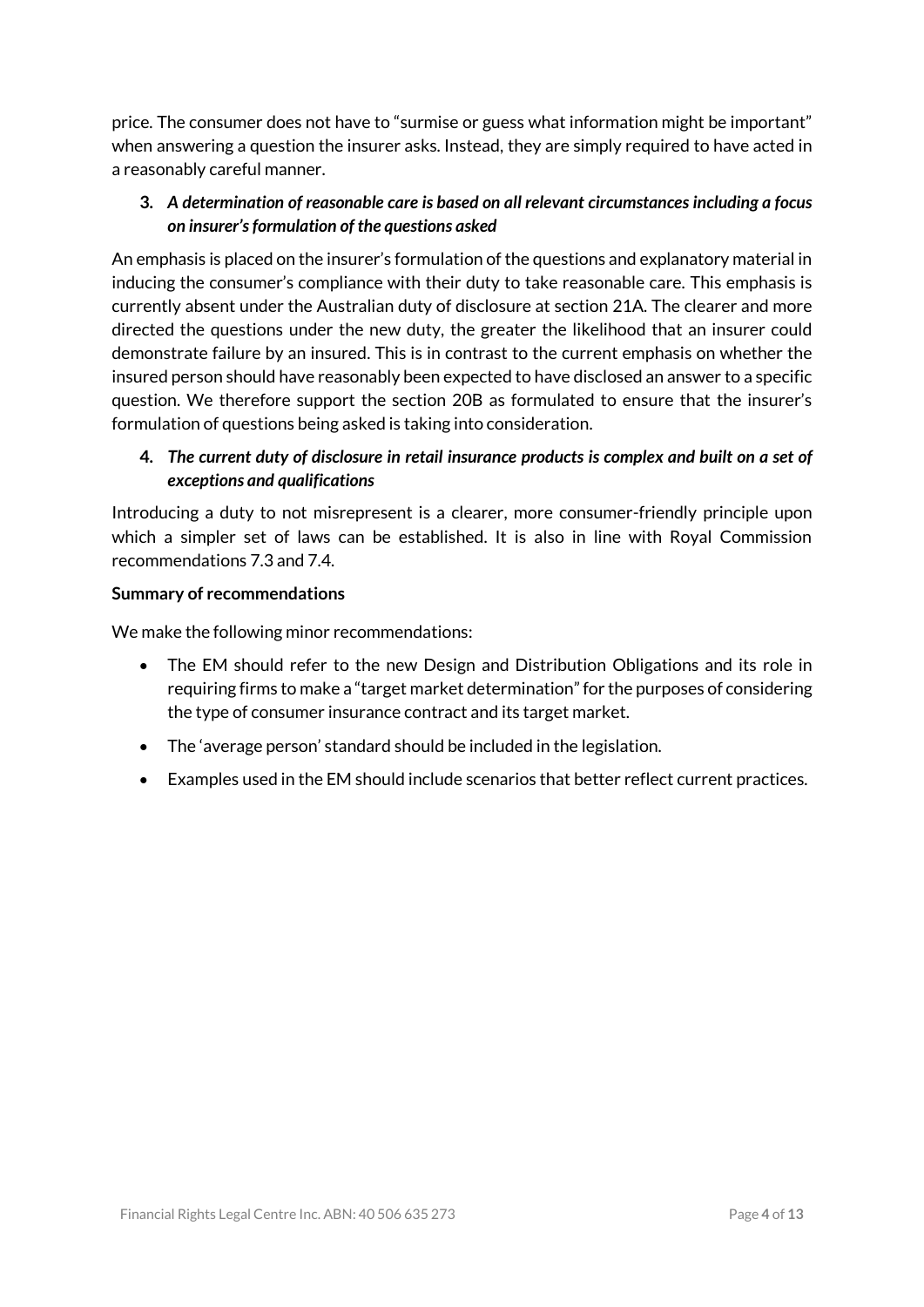Royal Commission Recommendation 4.5 reads:

*Part IV of the Insurance Contracts Act should be amended, for consumer insurance contracts, to replace the duty of disclosure with a duty to take reasonable care not to make a misrepresentation to an insurer (and to make any necessary consequential amendments to the remedial provisions contained in Division 3).*

The Royal Commission examined the duty of disclosure for life insurance under section 21 of the *IC Act*. The Royal Commission broadly outlines two principal concerns in relation to the duty of disclosure for life insurance contracts. They are:

- 1. Section 21 of the *IC Act* in its current form requires a consumer to understand what is relevant to an insurer's risk. There is a clear gap between what an insurer and/ or underwriter knows to be relevant, and what a consumer knows to be relevantto the risk.
- 2. Extending section 21A of the *IC Act* to life insurance contracts would not be suitable because a "duty to take reasonable care not to misrepresent" operated in a way which was far less complex than s.21A and was accordingly more suitable for consumer contracts.

The duty to take reasonable care to not misrepresent is the current duty that exists in the United Kingdom. In the Final Report of the Royal Commission, Commissioner Hayne it states:

for the reasons given by the UK Law Commission and the Scottish Law Commission, I *recommend that the insurance Contract Act be amended …..<sup>1</sup>*

The reasons which Commissioner Hayne refers to in the United Kingdom (**UK**) and Scottish Law Commission joint report are quoted in the final report of this Royal Commission:<sup>2</sup>

*The current law requires a consumer to volunteer information about anything which a 'prudent insurer' would consider relevant. This no longer corresponds to the realities of a modern mass consumer insurance market. Most consumers are unaware that they are under a duty to volunteer information. Even if they are aware of it, they usually have little idea of what an insurer might think relevant.* 

*It is clearly important that insurers receive the information they need to assess risks. Most insurers, however, now accept that they should ask questions about the things they want to know …*

And

<sup>1</sup> See page 300, Final Report, Royal Commission into Misconduct in the Banking, Superannuation and Financial Services Industry, Volume 1, [https://www.royalcommission.gov.au/sites/default/files/2019-](https://www.royalcommission.gov.au/sites/default/files/2019-02/fsrc-volume-1-final-report.pdf) [02/fsrc-volume-1-final-report.pdf](https://www.royalcommission.gov.au/sites/default/files/2019-02/fsrc-volume-1-final-report.pdf)

<sup>2</sup> See pages 298 & 299 Final Report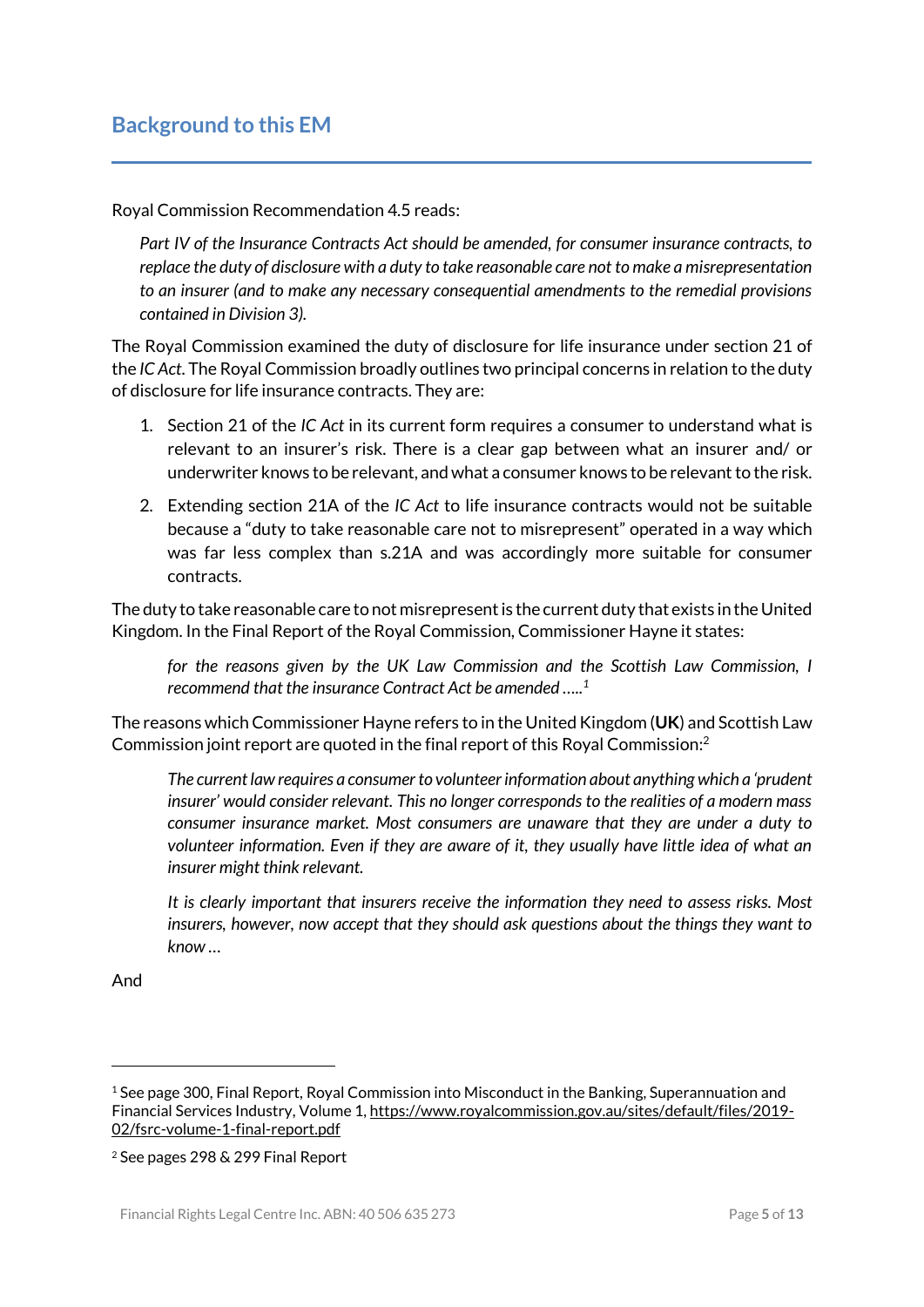*policyholders may be denied claims even when they act honestly and reasonably. Our survey of ombudsman cases shows that some insurers continue to use extremely general questions, where it is not clear what information the insurer is seeking. It is easy for consumers to misunderstand such questions, and therefore give inaccurate answers, even if they are doing their best to answer truthfully*

The two reasons which are referred to in the UK and Scottish Law Commission Joint Report are equally applicable in the Australian setting.

Commissioner Hayne specifically considered extending section 21A to life insurance contracts, but considered that the better option was to adopt the duty to take reasonable care not to misrepresent.<sup>3</sup> We support this view.

# **Consumer insurance contracts**

Item 2, section 20A of the ED introduces the new duty in relation to:

- consumer insurance contracts; and
- proposed contracts of insurance that, if entered into, would be consumer insurance contracts.

These are defined under items 1 and 2, definition of 'consumer insurance contract' in subsections 11(1) and 11AB(1), and captures both general and life insurance contracts.

We note that personal, domestic or household purposes is not further defined under the *IC Act* but that the *ASIC Act* includes this formulation for consumer contracts at sections 12BC, 12BF, and 12EC. The *Corporations Regulations 2001* - Reg 7.1.17 also defines a personal and domestic property insurance product only insofar as it does not include marine insurance products as per the *Marine Insurance Act 1909*, workers compensation and compulsory third party compensation.

Consumer insurance contracts are defined in the negative under section 1 of the *Consumer Insurance (Disclosure and Representations) Act 2012 (UK):*

*an individual who enters into the contract wholly or mainly for purposes unrelated to the individual's trade, business or profession*

On the face of it, we strongly support the broad scope proposed.

We also support:

 the presumption that the contract is a consumer insurance contract at section 11AB(3); and

<sup>3</sup> Page 300 Final Report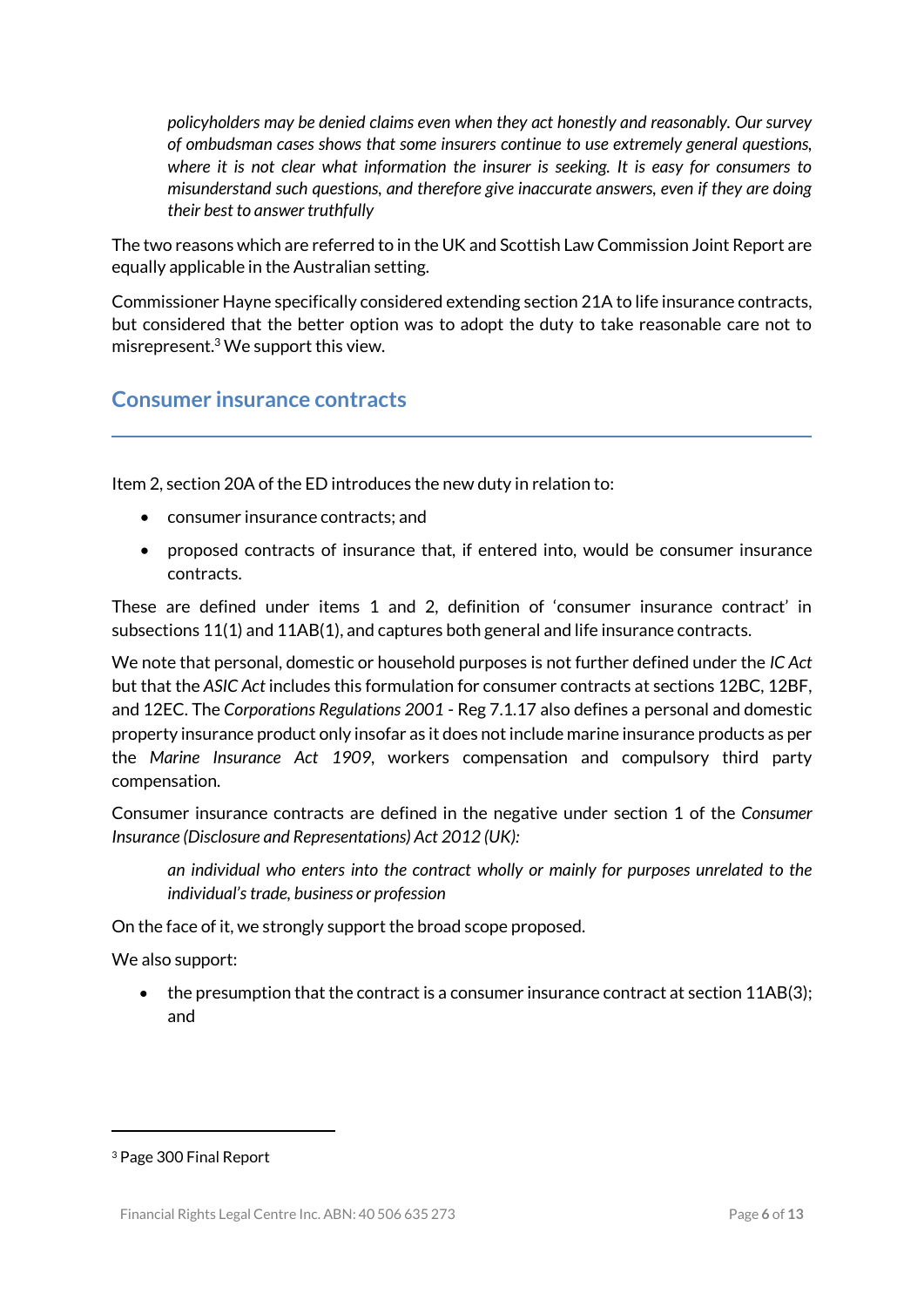the amendment of the duty of utmost good faith under Part II of the *IC Act* so that the duty is limited to the new duty to take reasonable care not to make a misrepresentation: item 3, section 12.

# **The duty to take reasonable care not to make a misrepresentation**

## **"Entered into"**

Item 2, subsection 20B(1) of the ED ensures that the new duty applies when a consumer insurance contract is 'entered into' – that is if the contract is extended or varied (life insurance) or renewed, extended or varied in all other contracts.

We support this application as drafted.

# **Matters that may be taken into account in determining whether the insured has fulfilled the new duty**

Item 4, subsection 20B(2) of the ED ensures that regard must be had to all the relevant circumstances of a particular case when determining whether the insured has fulfilled the new duty to take reasonable care not to make a misrepresentation to the insurer. This is expansive but specific examples are provided under subsection 20B(3). With only minor amendments, these examples mirror section 3(2) of the *Consumer Insurance (Disclosure and Representations) Act 2012 (UK).* 

This list of factors works in the favour of the insured since it is testing whether the insurer, as opposed to the insured, has exercised reasonable care to "induce" the consumer's compliance with their duty to take reasonable care not to misrepresent. If the insurer has not acted in a professional manner in formulating relevant and specific questions, the law will allow a determination that it was reasonable for a consumer to have made a misrepresentation.

The effect of these provisions is to place the onus upon the insurer to ask questions in respect of any consumer insurance contract.

We support section 20B as drafted.

### **The type of consumer insurance contract in question and its target market**

We note that the examples used are not necessarily reflective of modern insurance purchasing practices. Example 1.2 posits that:

*Lesley entered into a consumer insurance contract for travel insurance by initially speaking to the insurer in person when attending her local branch then applying online.*

While some insurance branches do exist, they are decreasing in number, and the more common experience is for somebody to either purchase over the phone or online.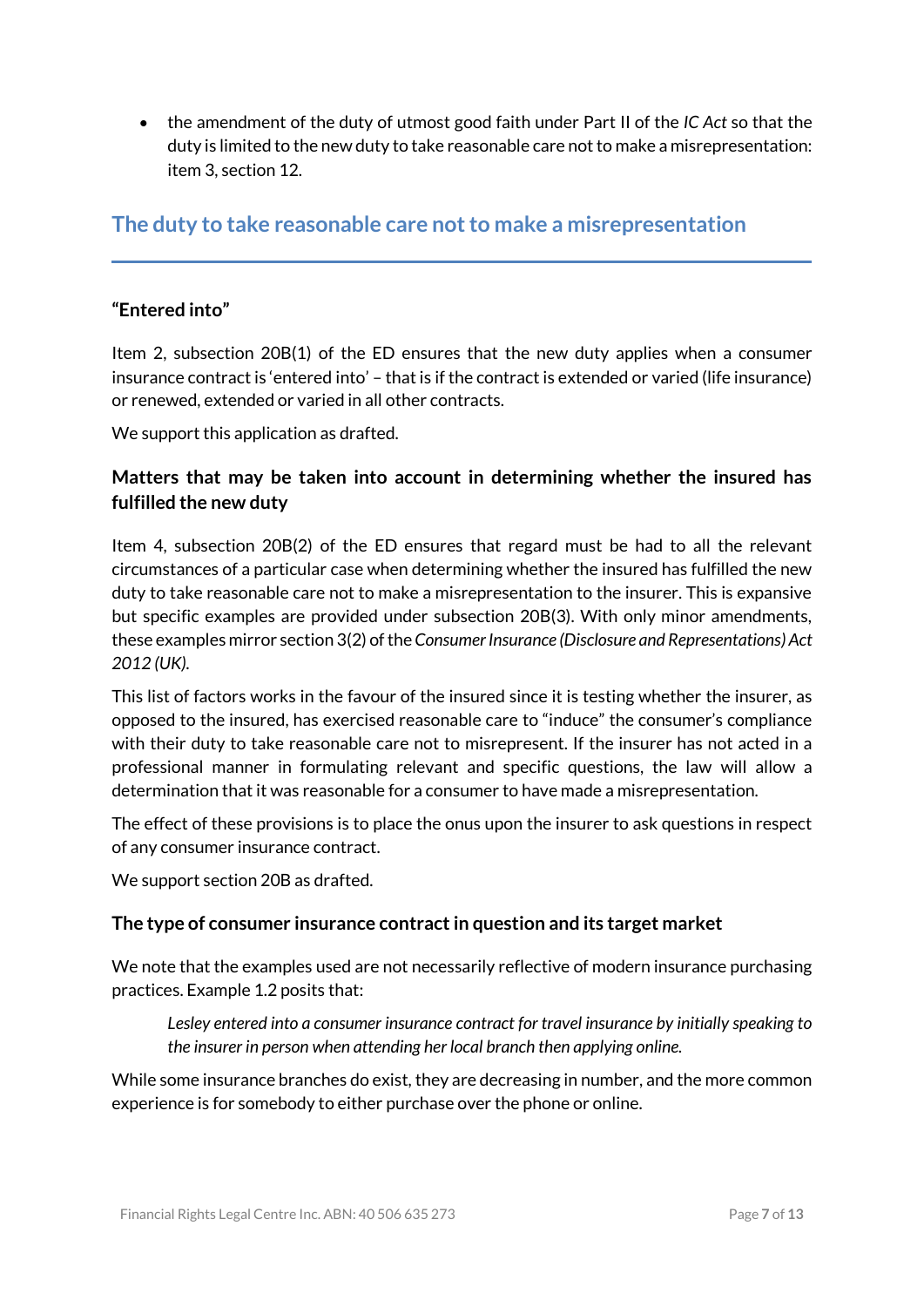We also wish to note that the EM does not refer to the Design and Distribution Obligations regime (DDO) and its role in requiring firms to make a "target market determination." It may be worth referring to the interaction between these two reforms.

### **Explanatory material or publicity produced or authorised by the insurer**

The insurance sector has a long history of creating documents that are long, not easy to read and incomprehensible.<sup>4</sup> We strongly support a greater onus being placed on insurers to provide easily comprehensible, accessible material that explains the specific consumer insurance contract in question.

#### **How clear, and how specific, any questions asked by the insurer were**

We regularly see open ended general, ambiguous and confusing questions in disclosure scenarios. These regularly lead to poor outcomes for consumers.

#### **Case study – Jerry's story S183427**

Jerry bought a motorbike in 2016 and took out comprehensive insurance using dealership's selected insurer. Jerry does not recall being asked about his criminal record, only whether he had been incarcerated. Jerry had answered no, which was true.

Jerry had an accident in June and made insurance claim. The insurer told Jerry over the phone that he had not disclosed his criminal record.

#### **Case study – Gary's story – FOS determination 416952**

Gary lodged a claim under home contents insurance policy for theft of jewellery and other items. His insurer refused to pay on basis he'd not disclosed his past criminal convictions relating to fraud and dishonesty offences when he took out policy.

The sales consultant asked the question "Have you got any unspent criminal convictions relation to fraud, theft, dishonesty, arson or malicious damage". Gary answered "No".

Gary did in fact have 4 "unspent" criminal convictions at the time he took out the policy and two of these related to 'fraud, theft or dishonesty'.

FOS found the law relating to spent convictions is complex and varied and that a reasonable person in the circumstances would not be expected to understand what was meant by the expression "unspent criminal convictions" when used in isolation and

<sup>4</sup> See Financial Rights, *Overwhelmed: An overview of factors that impact upon insurance disclosure comprehension, comparability and decision making*, September 2018 for examples [https://financialrights.org.au/wp-content/uploads/2018/09/180904\\_Overwhelmed\\_FINAL.pdf](https://financialrights.org.au/wp-content/uploads/2018/09/180904_Overwhelmed_FINAL.pdf)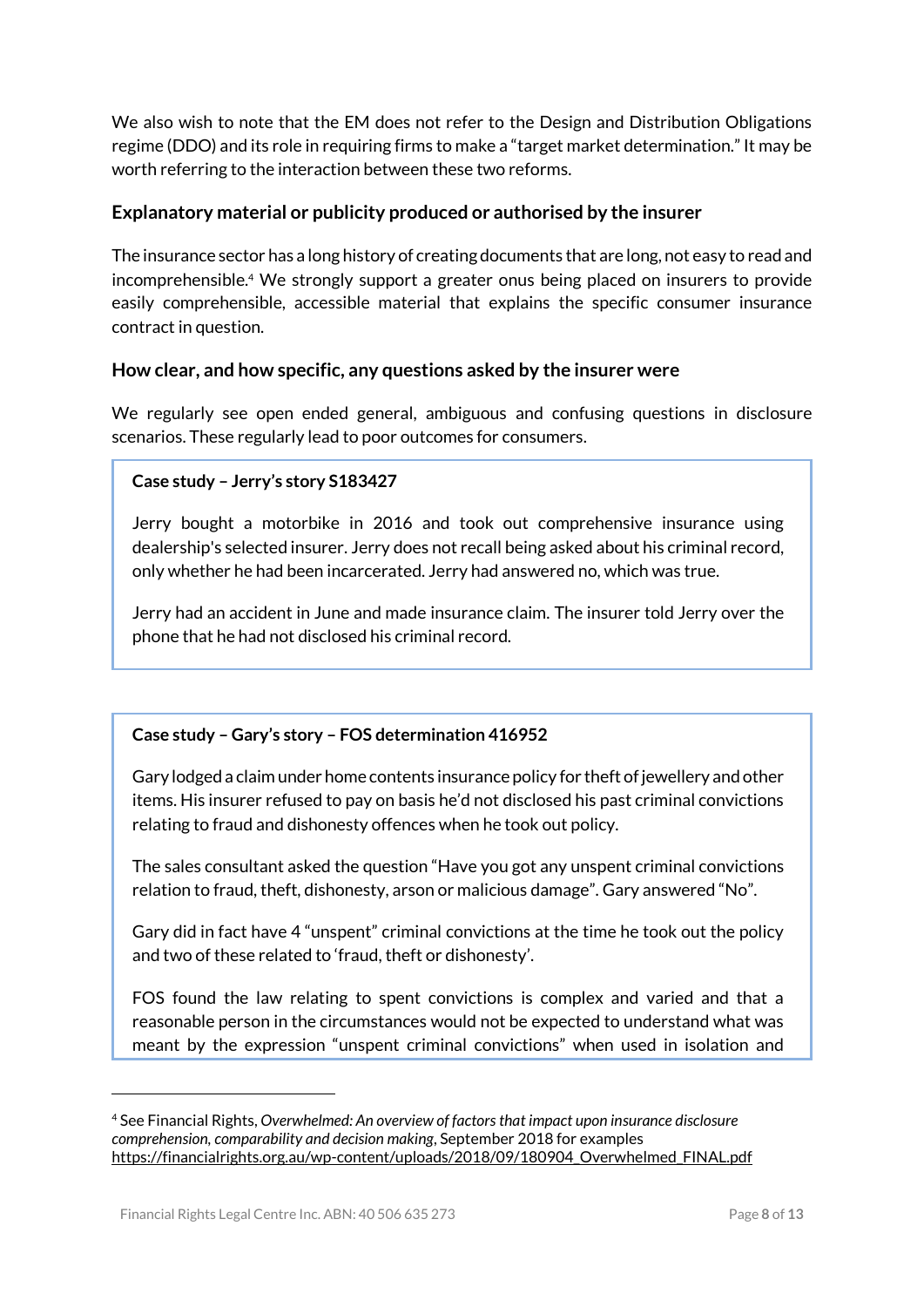without any further explanation. Further, the sales consultant had failed to ask the relevant question in line with the insurer's standard script, specifically the part which stated "We do not need to know about criminal offences or convictions that the law permits you not to disclose. If you are unsure, you must seek legal advice".

FOS found that it was reasonable for Gary to believe that he was not required to disclose the convictions in response to the specific question asked by the sales consultant.

We strongly support a greater onus being placed on the insurer to provide clear, specific questions.

# **How clearly the insurer communicated the importance of answering those questions (or the possible consequences of failing to do so)**

The inclusion of this factor must be read in combination with the fact that the current requirements under section 22 of the *IC Act* will not apply to consumer insurance contracts. As detailed in the EM, section 22 provides that the insurer cannot rely on its rights under the existing duty of disclosure unless it notifies the insured of their duty. However, the EM explains that this substitution does not reduce expectations that the insurer should give specific, clear communications to the insured.

This is an important shift because it ensures that insurers cannot simply provide information in a rote manner or hidden amongst disclosure documents.

It also ensures that insurers maintain better records of the provision of this information.

### **Whether or not an agent was acting for the insured**

We support this factor being listed.

### **Average Person**

We note that the EM elaborates on the application of the above factors by stating that the insured should be assumed to be:

*an average person with no special skills or knowledge, noting that the relevance of any particular factor will vary depending on the circumstances of the case.<sup>5</sup>*

There is no reference to this in the legislation. This contrasts to the current legislated conception of the reasonable person under:

- section 21 of the *IC Act* which refers to the "reasonable person" and
- section 3(3) of the *Consumer Insurance (Disclosure and Representations) Act 2012 (UK)* which refers to "the standard of care required is that of a reasonable consumer"

<sup>5</sup> Para 1.31, EM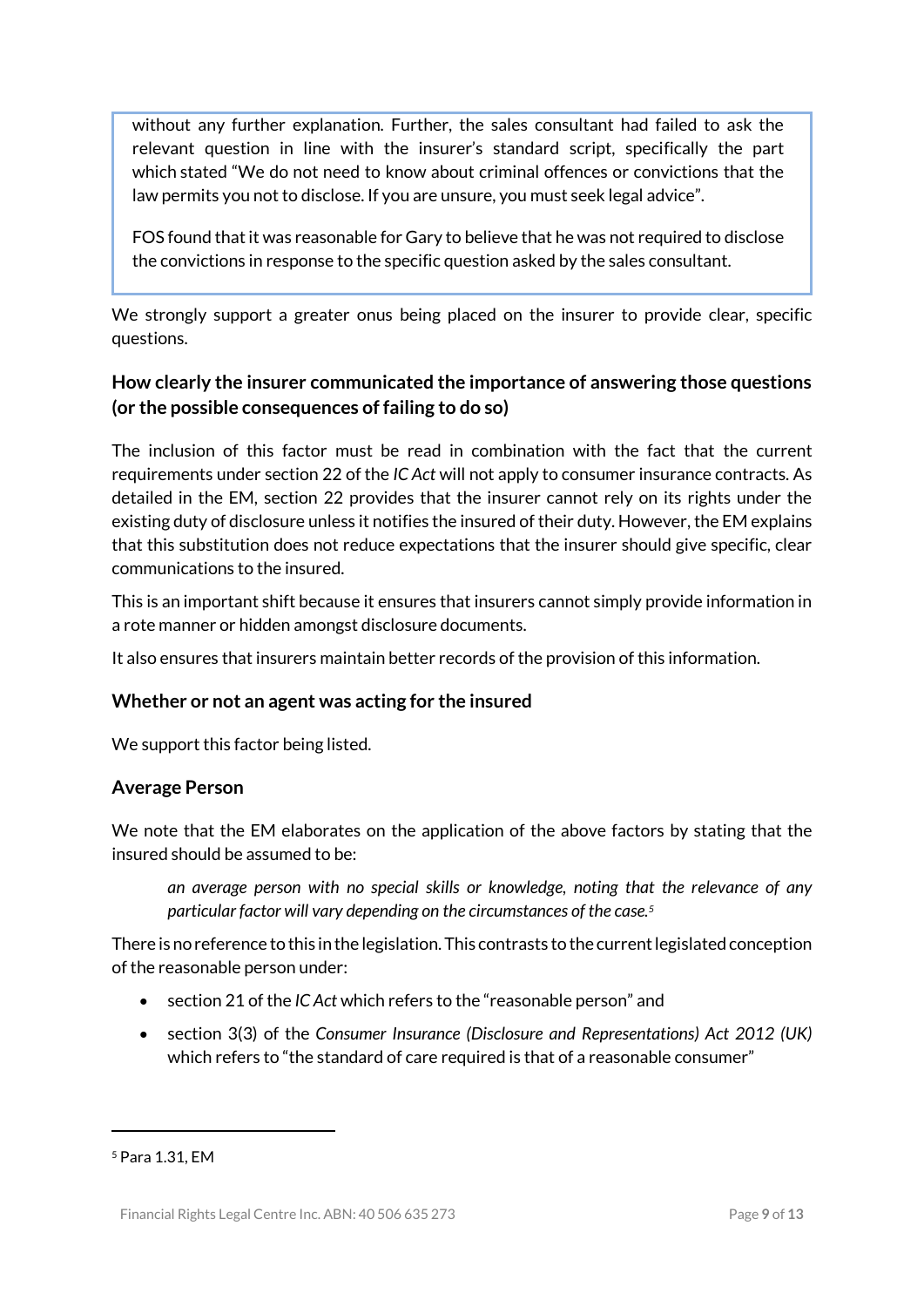The reasonable person standard is a legal term with a long common law history. It is currently applied under the extant duty to the disadvantage of many consumers.

The 'reasonable person' is therefore a higher standard than an 'average person', and we consider the differences should be expanded on in the EM.

While we do support an 'average person' standard over a 'reasonable person' standard, we note that this may have a disproportionately negative impact upon those people experiencing some form of vulnerability – including but not limited to intellectual disabilities, physical disabilities, non-English speakers and the like. However this impact would be less so under an 'average person' standard than a 'reasonable person' standard.

We also recommend that the 'average person' standard should be included in the legislation.

# **Particular characteristics or circumstances of the insured that are known by the insurer must be taken into account**

In determining whether the insured has taken reasonable care not to make a misrepresentation to the insurer, particular characteristics or circumstances of the insured individual known or the insurer ought to have known, must be taken into account: Item 4, subsection 20B(4).

This too mirrors the section 3(4) of the *Consumer Insurance (Disclosure and Representations) Act 2012 (UK).* We support this subsection as drafted.

We note that the EM refers to 20(3) and (4) at paras 1.46 and 1.47. We believe that this should refer to 20(B).

We note that Example 1.8 states:

*Kevin is dyslexic. He went to Roof Cover Pty Ltd and entered into a consumer insurance contract for a home contents insurance product.*

Again, it is an unlikely scenario to go to an insurance branch. It would be preferable to include a scenario that better reflects current practice.

We also note that referencing the use of small fonts (literal fine print) with respect to poor eyesight might be useful to elucidate the principle here – it needs to be read (and reference needs to be made to) the principle under section 20B(3)(b). This is the need to provide "easily comprehensible, accessible material". Small font, fine print or other generally inaccessible material should be avoided by insurers in *all* cases, not just those with particular eyesight issues.

### **Failed to answer a question**

Section 20B(5) ensures that the insured is not to be taken to make a misrepresentation in respect of the new duty merely because they failed to answer a question or gave an obviously incomplete or irrelevant answer to a question. This reflects current law and places the onus on the insurer to follow up.

This is appropriate and we strongly support this sub section.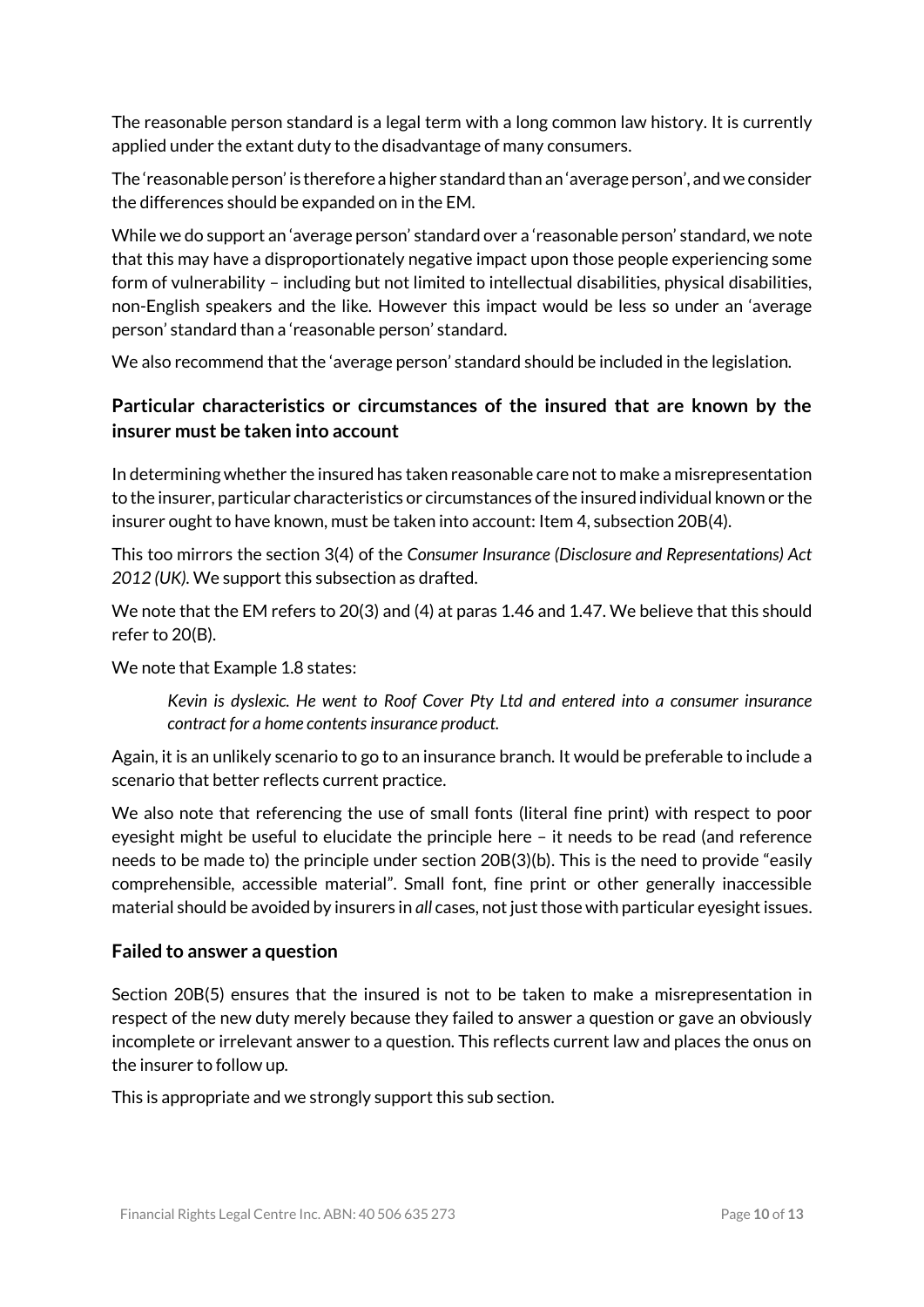#### **Fraudulent misrepresentation**

We support the inclusion of this subsection.

# **Group Insurance**

Items 26 to 29, section 32 of the ED applies the new duty to a life insured under a group life contract that is a consumer insurance contract, but not to the Trustee

We support this extension to life insured under group life contracts.

# **Remedies for breach of the new duty**

The remedies for a breach of the duty remain those available under the existing law for nondisclosure and misrepresentations by the insured.

#### **Relevant failure**

We note that under items 1 and 13 to 31, definition of 'relevant failure' in subsection 11(1), sections 27AA, 28, 29, 31, 32 and 32A, a relevant failure to meet the new duty occurs:

- if the contract is a consumer insurance contract a misrepresentation made by the insured in breach of the duty to take reasonable care not to make a misrepresentation; or
- for other insurance contracts a failure by the insured to comply with the duty of disclosure or a misrepresentation made by the insured to the insurer before the contract was entered into.

This is a simple approach. This is also combined with the item 4, subsection 20B(6) where any misrepresentation made fraudulently is taken to be a breach of the new duty, and current section 28 and soon to be updated section 29 of the ICA.

The UK law includes a definition of "qualifying misrepresentation" so that it must be:

- deliberate or reckless; or
- careless.

*Section 5: Qualifying misrepresentations: classification and presumptions*

- *1. Forthe purposes ofthisAct, a qualifying misrepresentation (see section 4(2)) is either*
	- *a. deliberate or reckless, or*
	- *b. careless.*
- *2. A qualifying misrepresentation is deliberate or reckless if the consumer—*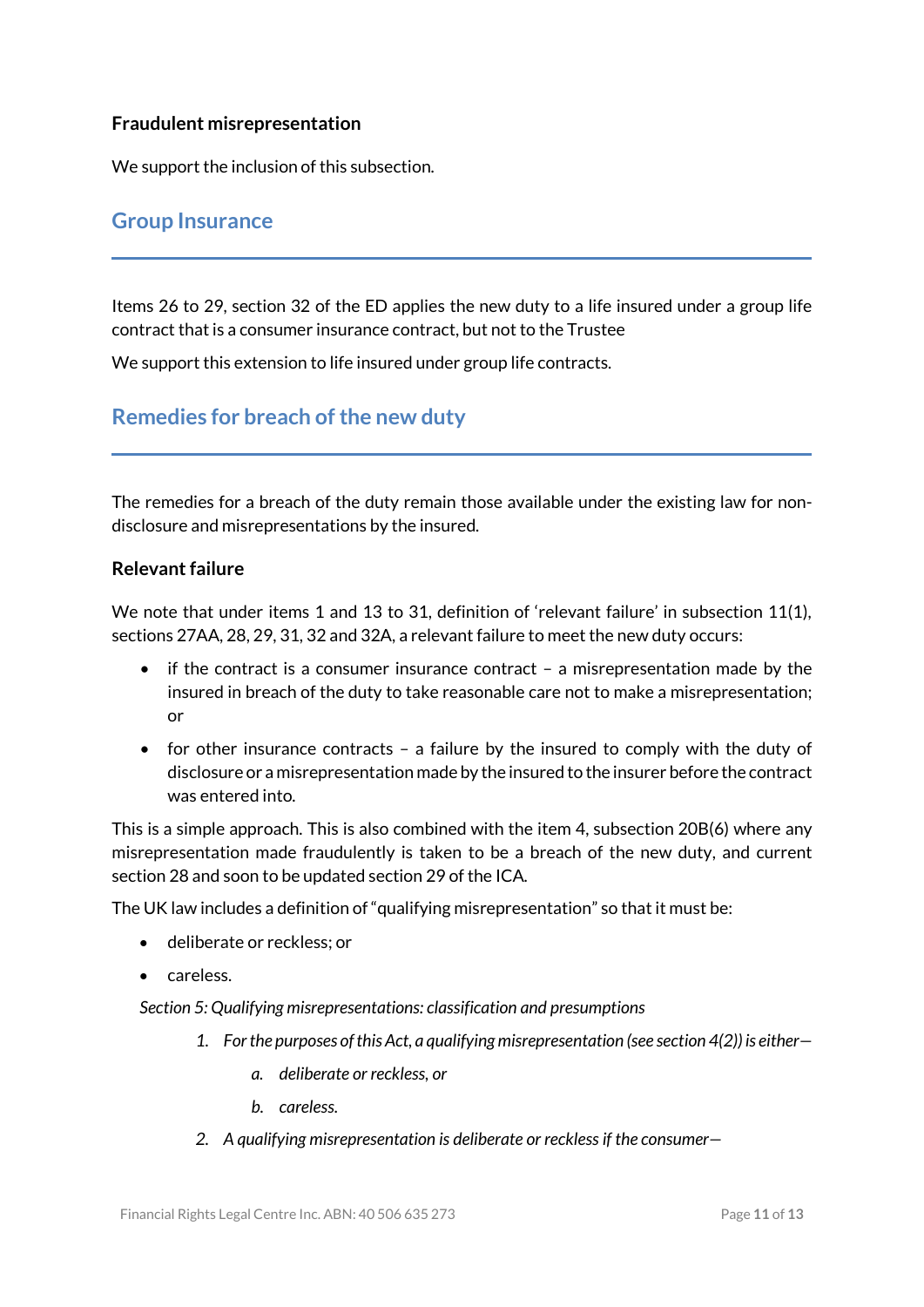- *a. knew that it was untrue or misleading, or did not care whether or not it was untrue or misleading, and*
- *b. knew that the matter to which the misrepresentation related was relevant to the insurer, or did not care whether or not it wasrelevant to the insurer.*
- *3. A qualifying misrepresentation is careless if it is not deliberate or reckless.*
- *4. It is for the insurer to show that a qualifying misrepresentation was deliberate or reckless.*
- *5. But it isto be presumed, unlessthe contrary is shown*
	- *a. that the consumer had the knowledge of a reasonable consumer, and*
	- *b. that the consumer knew that a matter about which the insurer asked a clear and specific question was relevant to the insurer.*

Under the UK formulation, the insurer's remedy depends on the consumer's state of mind. There is a distinction made between misrepresentations made by consumers that are "deliberate or reckless", and those that are "careless", with outcomes significantly less detrimental to consumers for those misrepresentations deemed "careless." The onus is placed on the insurer to prove that a misrepresentation is deliberate or reckless, and where the insurer cannot prove this, a misrepresentation is deemed to be careless.

If the misrepresentation was honest and reasonable, the insurer must pay the claim. The consumer is therefore expected in the UK to exercise the standard of care of a reasonable consumer, taking into account a range of factors, including the type of insurance policy and the clarity of the insurer's question.

If the misrepresentation was deliberate or reckless, the insurer may treat the policy as if it never existed and may decline all claims. It will also be entitled to retain the premiums, unless there was a good reason why they should be returned.

If the misrepresentation was careless, the insurer will have a compensatory remedy based upon what the insurer would have done had the consumer taken care to answer the question accurately. If the insurer would have excluded a certain illness, for example, the insurer need not pay claims which would fall within the exclusion but must pay all other claims. If the insurer would have charged more for the policy, it must pay a proportion of the claim.

It is our understanding that this explicit formulation in the UK is implicit in this current in that the same outcomes are achieved through application of sections 28 and 29 of the *IC Act*.

We support this formulation.

# **Concluding Remarks**

Thank you again for the opportunity to comment. If you have any questions or concerns regarding this submission please do not hesitate to contact Drew MacRae, Policy and Advocacy Officer, Financial Rights on (02) 8204 1386 or a[t drew.macrae@financialrights.org.au.](mailto:drew.macrae@financialrights.org.au)

Kind Regards,